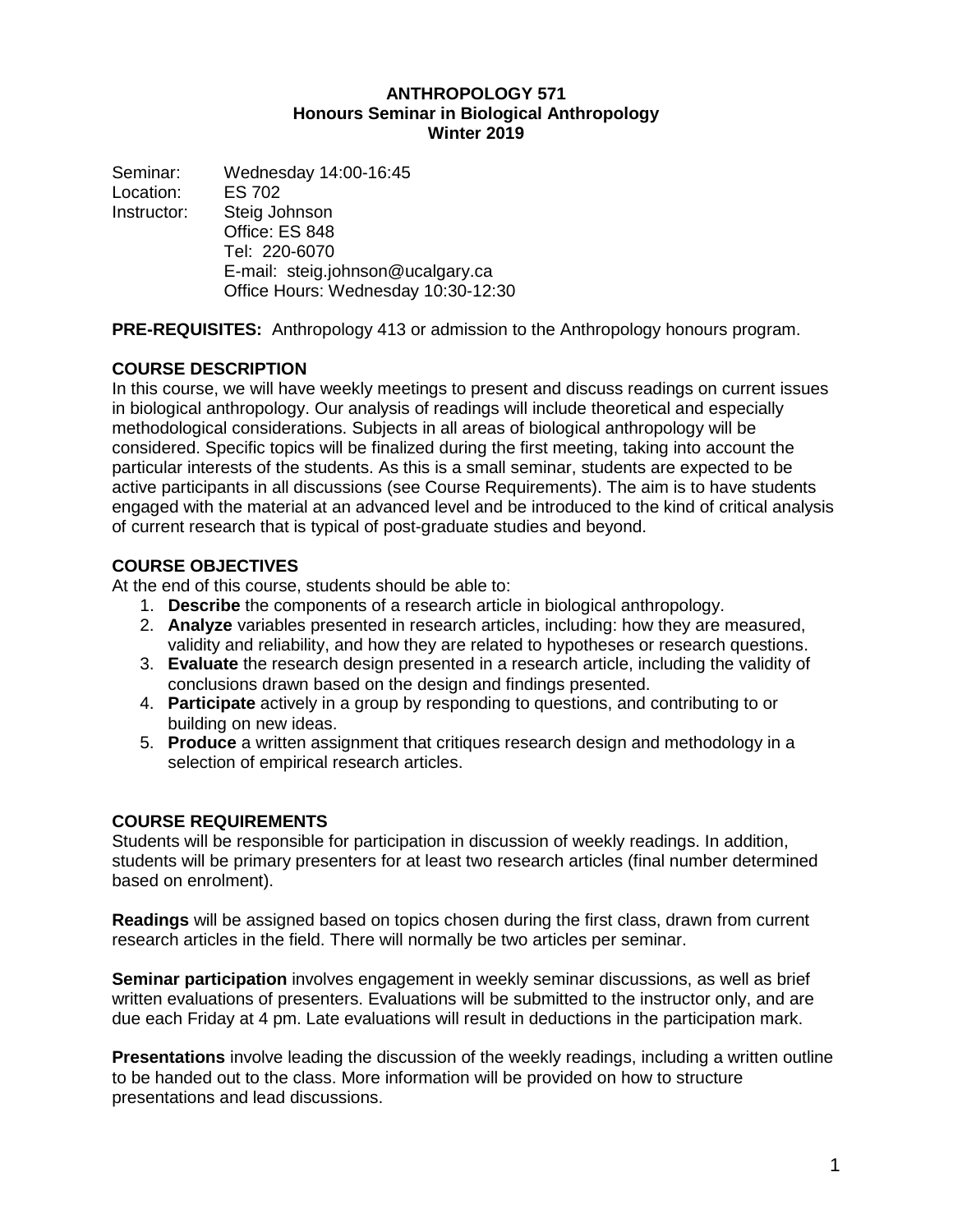**The final paper** will be a literature review on an area of research of the student's choosing and approved by the instructor. Following the approach from weekly reading discussions, this will involve presenting research questions and a thorough discussion of proposed methods and analytical techniques for five research articles.

Written assignments may be submitted late without penalty in cases of medical or other dire emergency. If you foresee a missed assignment due to a personal scheduling conflict, you must contact the instructor at least two weeks prior to the due date. In these cases, extensions are at the sole discretion of the instructor.

| <b>Assignment</b>            | % Total Mark |
|------------------------------|--------------|
| <b>Seminar Participation</b> | 35%          |
| <b>Presentations</b>         | 40%          |
| Final Paper (due April 10)   | 25%          |

- Assignments submitted late will have 5% per day deducted from their mark.
- Grading of writing (style, grammar, organization, etc.) is a factor in the evaluation of students' written assignments.
- A passing grade on any particular component of the course is not essential for the student to pass the course as a whole.
- There is no final examination.
- Letter grades are assigned according to the following:

| A+   | $100 - 94.9\%$  | R.           | 79.8 - 74.9%       |      | $C - 62.8 - 58.9\%$ |
|------|-----------------|--------------|--------------------|------|---------------------|
| A    | $94.8 - 89.9\%$ | <b>B</b> -   | 74.8 – 70.9%       | $D+$ | $58.8 - 54.9\%$     |
| A- 1 | 89.8 - 84.9%    |              | $C_{+}$ 70.8-66.9% |      | $54.8 - 49.9\%$     |
| B+   | 84.8 – 79.9%    | $\mathbb{C}$ | $66.8 - 62.9\%$    | E.   | 49.8% and below     |

#### **IMPORTANT DATES**

| January 9      | First day of class  |
|----------------|---------------------|
| February 17-23 | <b>Reading Week</b> |
| April 10       | Last day of class   |

#### **PLAGIARISM AND CHEATING**

Plagiarism: "to steal and pass off the ideas or words of another as one's own" (Webster's). Plagiarism will not be tolerated and will automatically result in a failing grade for the submission. Any student caught plagiarizing will also be subject to additional University sanctions. Students are expected to be familiar with the Department of Anthropology and Archaeology's policy on intellectual honesty

#### **DEFERRED EXAMS:**

A student who is absent from a test for legitimate reasons must discuss an alternative course of action with the instructor. The instructor at their discretion may transfer the percentage weight for the test to the final examination, if there is a final examination in the course, set another test, etc. An instructor will normally make this decision on the basis of verbal information provided by the student. In the event that an instructor feels that they cannot judge the veracity of the information provided, Students must be aware that they are responsible for payment of any charge associated with the medical assessment and documentation as this service falls outside the realm of services provided by the Provincial Health Care Plan. Deferral of the final exam requires Registrar approval.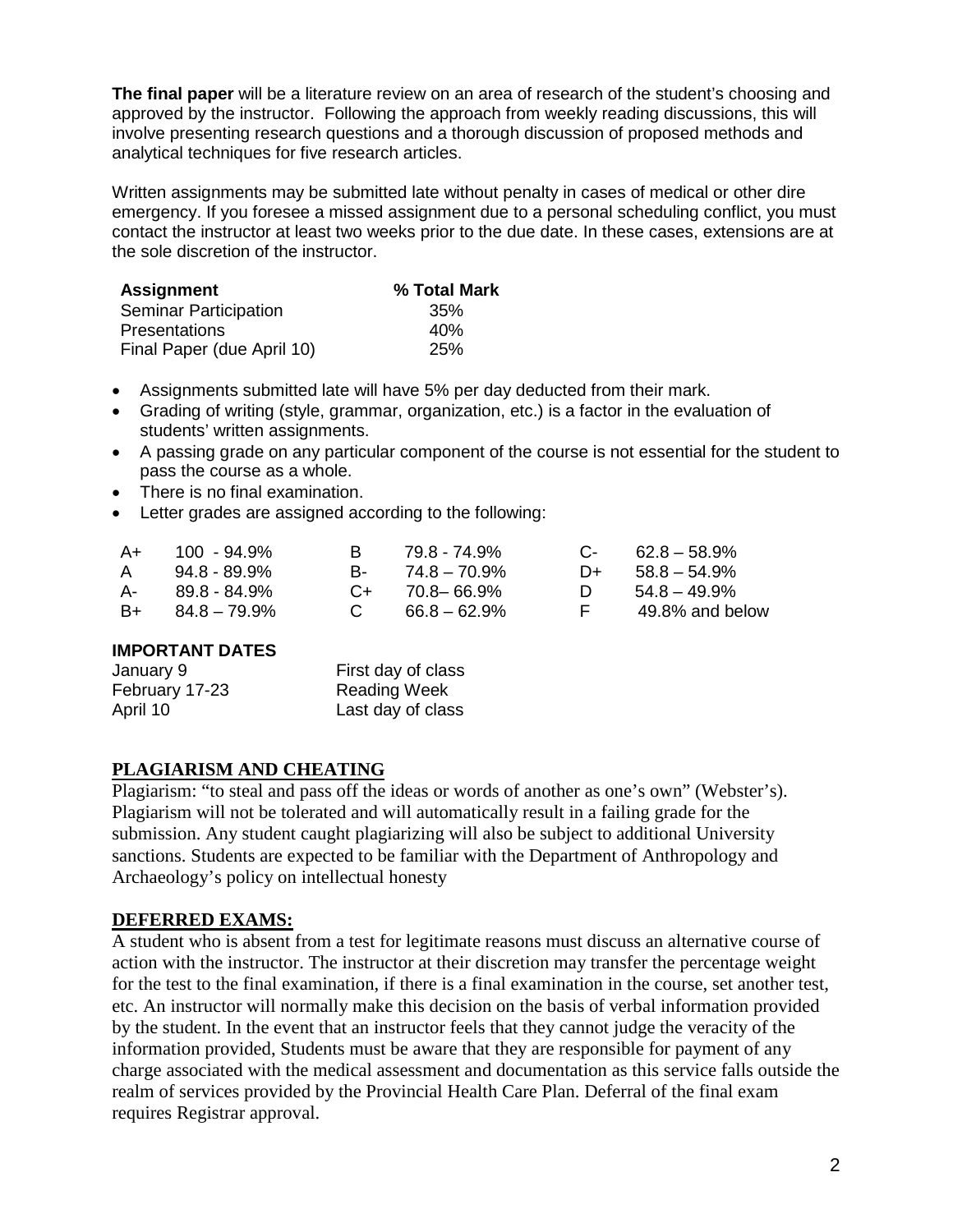# **ACADEMIC ACCOMMODATIONS**

<http://www.ucalgary.ca/access/accommodations/policy>

Students needing an Accommodation because of a Disability or medical condition should communicate this need to Student Accessibility Services in accordance with the Procedure for Accommodations for Students with Disabilities

Students needing an Accommodation based on a Protected Ground other than Disability, should communicate this need, preferably in writing, to the instructor of this course.

# **ACADEMIC INTEGRITY**

Academic integrity is essential to the pursuit of learning and scholarship in a university, and to ensuring that a degree from the University of Calgary is a strong signal of each student's individual academic achievements. As a result, the University treats cases of cheating and plagiarism very seriously. Non-academic integrity also constitutes an important component of this program.

For detailed information on what constitutes academic and non-academic misconduct, please refer to the following link:<http://www.ucalgary.ca/pubs/calendar/current/k-2-1.html>

All suspected cases of academic and non-academic misconduct will be investigated following procedures outlined in the University Calendar. If you have questions or concerns about what constitutes appropriate academic behavior or appropriate research and citation methods, you are expected to seek out additional information on academic integrity from your instructor or from other institutional resources.

Where there is a criminal act involved in plagiarism, cheating or other academic misconduct, e.g., theft (taking another student's paper from their possession, or from the possession of a faculty member without permission), breaking and entering (forcibly entering an office to gain access to papers, grades or records), forgery, personation and conspiracy (impersonating another student by agreement and writing their paper) and other such offences under the Criminal Code of Canada, the University may take legal advice on the appropriate response and, where appropriate, refer the matter to the police, in addition to or in substitution for any action taken under these regulations by the University

# **TEACHING EVALUATIONS / USRIS (Universal Student Ratings of Instruction)**

At the University of Calgary, feedback provided by students through the Universal Student Ratings of Instruction (USRI) survey provides valuable information to help with evaluating instruction, enhancing learning and teaching, and selecting courses. **Your responses make a difference, please participate!** Website: http://www.ucalgary.ca/usri/

# **Writing Across the Curriculum**

Writing skills are not exclusive to English courses and, in fact, should cross all disciplines. The University supports the belief that throughout their University careers, students should be taught how to write well so that when they graduate their writing abilities will be far above the minimal standards required at entrance. Consistent with this belief, students are expected to do a substantial amount of writing in their University courses and, where appropriate, members of faculty can and should use writing and the grading thereof as a factor in the evaluation of student work. The services provided by the Writing Support, part of the Student Success Centre, can be utilized by all undergraduate and graduate students who feel they require further assistance